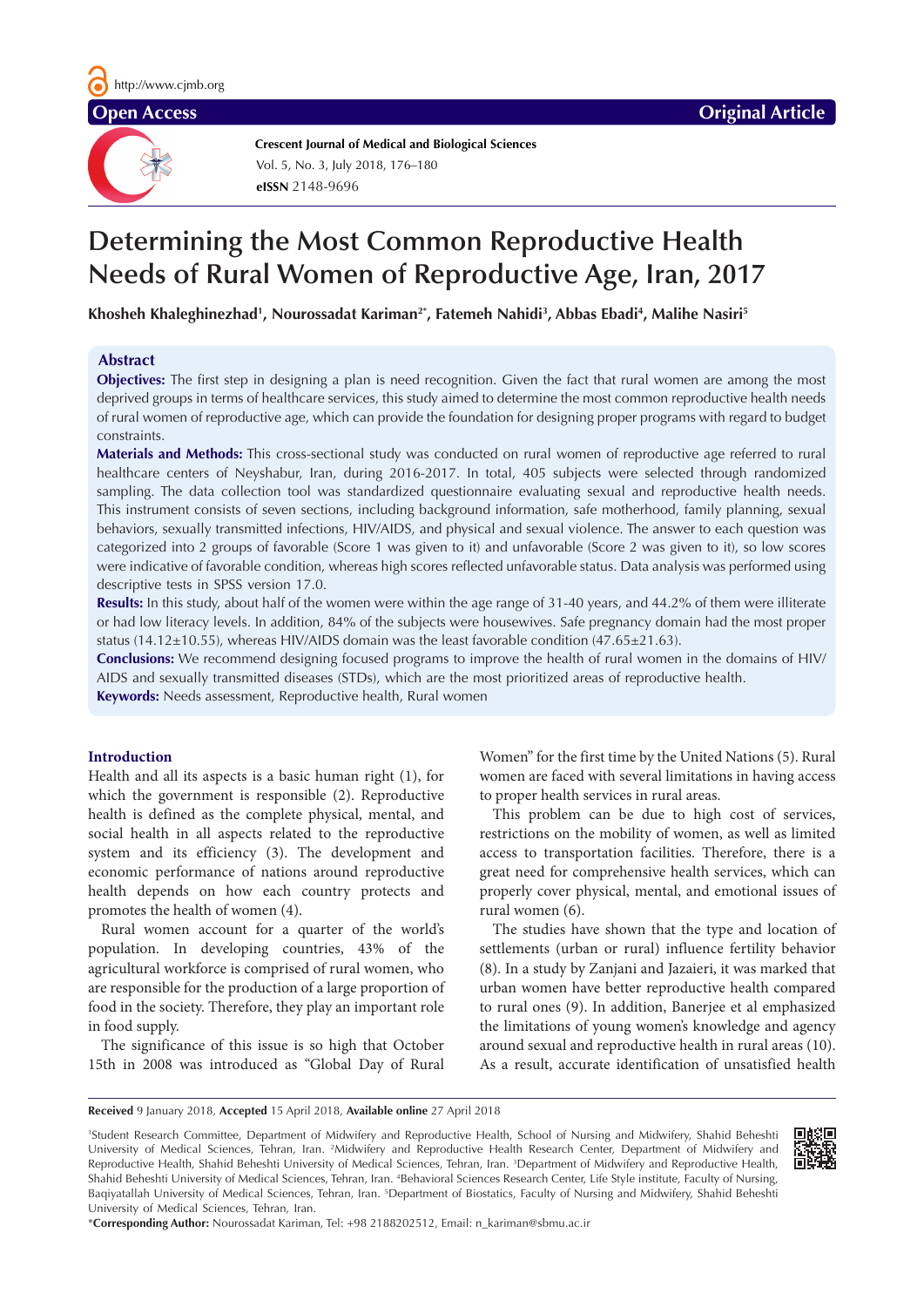needs is essential in determining defects in planning better reproductive services for these women (7).

Most of the studies conducted among rural women have emphasized their economic participation and paid little attention to their reproductive health. And no study was found that would have compared different aspects of reproductive health in rural women. Therefore, given the problems and deprivations of this vulnerable group, and with regard to their significant impact on health indicators of the country, there is a great need for more accurate evaluation of health needs of this population. Due to the limited budget of health, this study aimed to determine the most common needs of reproductive health for rural women of reproductive age so that the proper foundation is laid to focus on designing appropriate interventions.

# **Materials and Methods**

This cross-sectional study was conducted on 405 rural women referred to rural healthcare centers in Neyshabur, Iran, during 2016-2017. According to the statistics, 35% of the total population of Neyshabur is comprised of rural individuals, which is higher than the national mean score (12). The subjects were selected using multistage random sampling. In addition, purposeful sampling was applied in the villages.

Data collection tool was Sexual and Reproductive Health Needs Assessment Questionnaire, consisting of 7 sections, that is, background information, safe motherhood, family planning, sexual performance, sexually transmitted diseases (STDs), HIV/AIDS, and sexual violence. Psychometric properties of the questionnaire were analyzed by Khani et al. Its content validity index was above 0.8 for all the items (13). In the first stage, the questionnaire was thoroughly assessed by researchers, and any item that required modification was extracted.

Eventually, the questionnaire comprised of 31 items in 6 domains of safe pregnancy (11 items), family planning (3 items), sexual behaviors (2 items), STDs (6 items), HIV/ AIDS (4 items), and sexual violence (5 items). Following that, responses to each item were categorized into 2 groups of favorable and unfavorable. In case no problem existed, one score was assigned, while 2 scores were given to defective items.

For instance, if an individual had adequate number of visits to obtain prenatal care, she would obtain one score. On the other hand, insufficient number of referrals was designated 2 scores. Given the unequal number of items in each domain of the questionnaire, 0-100 scale was used to adjust the item weights. To this end, we determined the number of items in each domain and score of each item. Thereafter, the minimum and maximum scores of each domain (multiplying the number of items by the minimum and maximum scores) were calculated and the mean percentage was obtained using the following formula:

(minimum score of an area-total obtained score)×100 (difference between the minimum and maximum score)

With regard to the scoring system, low scores were indicative of favorable condition, whereas high scores reflected unfavorable status. Prior to the study, all the participants were assured of confidentiality of their personal information. In addition, the results could be provided for them if desired. After obtaining informed consent from the subjects, questionnaires were completed by the researcher through interviews. Data analysis was performed using SPSS version 17.0.

#### **Results**

The majority of research participants were in the age range of 31 to 40 years (in women group 49.6% and in spouses group 47.7 %). The majority of women at the time of marriage were between 15 and 19 years old (45.7%) and their husbands were 20 to 25 years old (40.2%). Most women had reading and writing literacy (41.0%) and 84.0% of them were housewives. Their husbands had mostly secondary education level (33.1%) and 44.0% of them were Worker (without land and livestock ownership). Moreover, 62.2% of the participants had a marriage duration of more than 10 years, and most participants had insufficient family income (76.5%) (Table 1).

Results reflected that rural women had the highest mean (most disorders) in the domain of HIV/AIDS (Table 2).

# **Discussion**

In the present study, various dimensions of reproductive health of rural women were assessed. Safe pregnancy, delivery, and postpartum care, ratio of deliveries by educated individuals, delivery at a proper location, and C-section are the known indices of tracking progress toward safe motherhood at an international scale (14).

According to the statistics reported by the World Health Organization (WHO), 95% of rural population of Iran had access to local health services in 2012, and the rate of delivery by educated personnel was reported to be 95%. Further, 97% of pregnant rural women received prenatal care (15). In the current study, the domain of safe pregnancy was at a favorable level. Given the beneficial impact of healthcare workers, approaches such as improving the knowledge of caregivers and eliminating the challenges of the referral system can be effective.

According to the results of the present study, the domain of contraceptive methods was apparently at a favorable condition. In addition, coitus interruptus method (23%) was regarded as a family planning method. Therefore, use of contraceptive methods had increased by 96%. By excluding the coitus interruptus method, the rate of contraceptive methods use would reduce to 73%, which is not favorable. On the other hand, unwanted pregnancy can have serious health implications for women.

Examining the reasons for unwanted pregnancy showed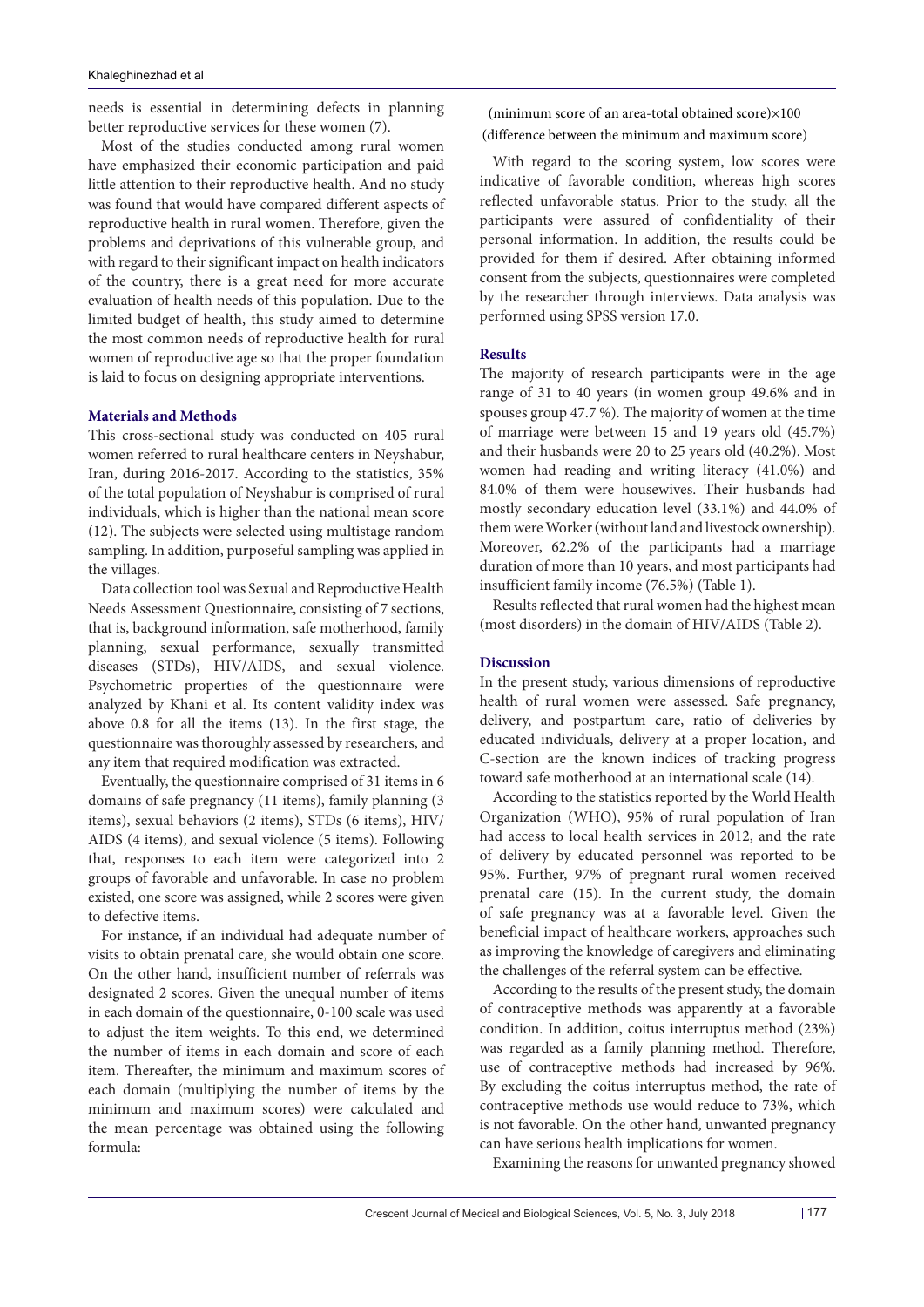| <b>Table 1.</b> Frequency Distribution of Demographic Characteristics of the |  |  |
|------------------------------------------------------------------------------|--|--|
| Participants                                                                 |  |  |

| <b>Characteristics</b>                                  | No. (%)    |  |  |  |  |  |
|---------------------------------------------------------|------------|--|--|--|--|--|
| Age of woman (y)                                        |            |  |  |  |  |  |
| ≤20                                                     | 23(5.7)    |  |  |  |  |  |
| 21-30                                                   | 137 (33.8) |  |  |  |  |  |
| 31-40                                                   | 201 (49.6) |  |  |  |  |  |
| ≥40                                                     | 44 (10.9)  |  |  |  |  |  |
| Age of spouse (y)                                       |            |  |  |  |  |  |
| $\leq$ 20                                               | 2(0.5)     |  |  |  |  |  |
| $21 - 30$                                               | 97 (24.0)  |  |  |  |  |  |
| $31 - 40$                                               | 193 (47.7) |  |  |  |  |  |
| >40                                                     | 113 (27.9) |  |  |  |  |  |
| Age of woman at the time of marriage (y)                |            |  |  |  |  |  |
| $<$ 15                                                  | 100 (24.7) |  |  |  |  |  |
| $15 - 19$                                               | 185(45.7)  |  |  |  |  |  |
| >19                                                     | 120 (29.6) |  |  |  |  |  |
| Age of husband at the time of marriage (y)              |            |  |  |  |  |  |
| 20                                                      | 131 (32.3) |  |  |  |  |  |
| 20-25                                                   | 163 (40.2) |  |  |  |  |  |
| >25                                                     | 111 (27.4) |  |  |  |  |  |
| Educational level of woman                              |            |  |  |  |  |  |
| Illiterate                                              | 13(3.2)    |  |  |  |  |  |
| Reading and writing literacy                            | 166 (41.0) |  |  |  |  |  |
| Secondary education level                               | 82 (20.2)  |  |  |  |  |  |
| Diploma                                                 | 127 (31.4) |  |  |  |  |  |
| Academic education                                      | 17(4.2)    |  |  |  |  |  |
| Educational level of husband                            |            |  |  |  |  |  |
| <b>Illiterate</b>                                       | 15(3.7)    |  |  |  |  |  |
| Reading and writing literacy                            | 132 (32.6) |  |  |  |  |  |
| Secondary education level                               | 134 (33.1) |  |  |  |  |  |
| High school diploma                                     | 100 (24.7) |  |  |  |  |  |
| Academic education                                      | 24 (5.9)   |  |  |  |  |  |
| Occupational status of woman                            |            |  |  |  |  |  |
| Housewife                                               | 340 (84.0) |  |  |  |  |  |
| Employed                                                | 65 (16.0)  |  |  |  |  |  |
| Occupational status of husband                          |            |  |  |  |  |  |
| Unemployed                                              | 37(9.1)    |  |  |  |  |  |
| Worker (without land and livestock ownership)           | 178 (44.0) |  |  |  |  |  |
| Agriculture and animal husbandry                        | 148 (36.5) |  |  |  |  |  |
| Others                                                  | 42 (10.4)  |  |  |  |  |  |
| Marriage age (y)                                        |            |  |  |  |  |  |
| $\leq 10$                                               | 153 (37.8) |  |  |  |  |  |
| >10                                                     | 252 (62.2) |  |  |  |  |  |
| Adequacy of family income from the perspective of woman |            |  |  |  |  |  |
| Yes                                                     | 95 (23.5)  |  |  |  |  |  |
| No                                                      | 310 (76.5) |  |  |  |  |  |

that most women had not used any contraceptive methods or if they had used effective methods, they would have not had enough motivation to use these methods regularly and correctly or they did not have enough knowledge of how to use these methods correctly (16). In a study by Manzouri et al, total use of contraceptives (modern and traditional) was reported in 89.5% of the individuals. Moreover, the most frequently used contraceptive method was condom and the mean rate of unwanted pregnancies was 18% (14). Therefore, our findings were in line with the results obtained in the aforementioned study.

On the other hand, the domain of history and sexual behaviors seemingly enjoyed a favorable status. However, the items in this domain did not evaluate sexual performance of the subjects and only included age at the time of the first sexual intercourse and marital status. In this respect, it seems that further assessments are required.

Given that the total prevalence of sexual disorders in Iran was reported to be 48% (17) and women were more involved with sexual disorders (18), further accurate assessments of the subjects using more appropriate questionnaires is essential. On the other hand, studies have shown that women with lower socioeconomic status were more affected by sexual disorders (19), which is indicative of vulnerability of rural women.

The obtained mean scores in the domain of STDs were not favorable. According to the reports by WHO, 500 million individuals are annually diagnosed with STDs. In addition, it was estimated that one million people are diagnosed with STDs, including HIV, every day. In the developing countries, STDs and their complications are among the main five diseases observed in adults, which requires medical care (20). The prevalence rate of STDs varies depending on the region.

Gouya and Nabai marked that the rate of STDs was 3.11%, that is, 2%, 3.5%, and 4% of the cases were involved with gonorrhea, *Chlamydia trachomatis*, and *Trichomonas vaginalis*, respectively. The highest rates of infection were observed in the individuals aged 25-29 years (21). Moreover, Teimouri et al reported that 1.96% of the cases were positive for herpes (22).

In the majority of the studies, Pap smear results were evaluated to determine the prevalence of STDs. However, the actual measurement of the prevalence of STDs in rural women is challenging due to low participation of these individuals in Pap smear tests.

Former studies pinpointed the unfavorable status of the HIV/AIDS. Contraception is recognized as the main technique to prevent HIV, and one of the most important barriers to prevention is lack of knowledge of individuals regarding various aspects of this disease (23). In a study by Amini et al, only 38% of the participants knew three routes of AIDS transmission (24).

Furthermore, Asaduzzaman et al pointed out that only 63% of the rural women aged 15-49 years had heard about AIDS (25). Their results demonstrated the importance of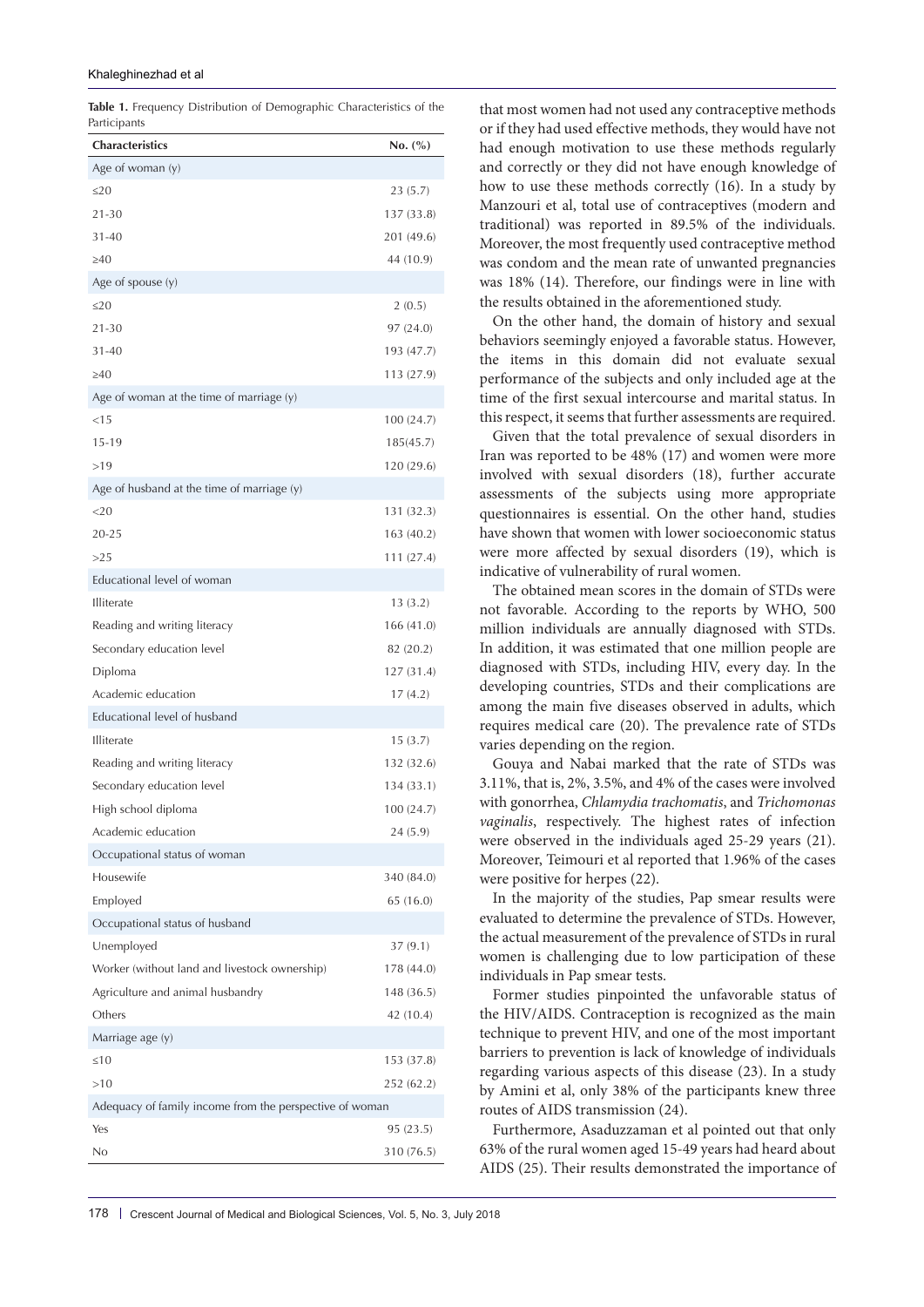| <b>Domain</b>               | No. of<br>items | <b>Minimum and Maximum</b><br>Scores of Each Domain (1-2) | Score Calculation Formula According to 0-100 Scale  | Mean $\pm$ SD of<br>each domain |
|-----------------------------|-----------------|-----------------------------------------------------------|-----------------------------------------------------|---------------------------------|
| <b>HIV/AIDS</b>             | 4               | $4$ to $8$                                                | $(total obtained score - 4) \times 100$<br>$(8-4)$  | $47.65 \pm 21.63$               |
| <b>STDs</b>                 | 6               | 6 to 12                                                   | $(total obtained score - 6) \times 100$<br>$(12-6)$ | $37.24 \pm 17.37$               |
| Sexual violence             | 5               | 5 to 10                                                   | $(total obtained score - 5) \times 100$<br>$(10-5)$ | $31.95 \pm 21.92$               |
| Family planning             | 3               | $3$ to 6                                                  | $(total obtained score - 3) \times 100$<br>$(6-3)$  | $26.99 \pm 30.32$               |
| History of sexual behaviors | 2               | $2$ to $4$                                                | $(total obtained score - 2) \times 100$<br>$(4-2)$  | $22.10 \pm 26.78$               |
| Safe pregnancy              | 11              | 11 to 22                                                  | $(total obtained score-11) \times 100$<br>$(22-11)$ | $14.12 \pm 10.55$               |

**Table 2.** The Most Common Reproductive Health Needs of Rural Women

education in this area. However, given the specific texture of rural societies, more in-depth evaluations and serious planning are required.

In addition, it seems that the domain of sexual violence had an unfavorable status. Results obtained by Amiri Majd et al were indicative of violence in 46.5% of the cases in rural societies (abusing: 57%, abused: 36%). Evaluation of demographic characteristics revealed that place of residence in village, young age at marriage, unemployment, history of drug abuse by the spouse, physical punishment during childhood, forced marriage, and remarriage of men and women could predict domestic violence (26). Given the negative impacts of various types of violence on different aspects of life, this issue must be specifically emphasized, especially in the vulnerable group of rural women.

The limitations of this study included the implementation of sampling only in the rural healthcare centers. Moreover, we did not use additional diagnostic tests.

### **Conclusions**

According to the results of the present study, it seems that safe pregnancy had the most favorable status, whereas the worst was HIV/AIDS, indicating the need for more efforts in this area. It should be noted that friendly relationship between healthcare workers and rural women was mostly observed in distant villages. Therefore, this potential must be considered in future planning. In sum, our findings highlighted the need for prioritization of reproductive health needs of rural women.

# **Conflict of Interests**

Authors have no conflict of interests.

#### **Ethical Issues**

The study was approved by the Ethics Committee of Shahid Beheshti University of Tehran with the code of

# IR.SBMU.RETECH.REC.1395.588.

# **Financial Support**

This study was supported by Shahid Beheshti University of Medical Sciences.

### **Acknowledgments**

This article was extracted from a PhD dissertation on Reproductive Health performed at the International Branch of Shahid Beheshti University of Medical Sciences, Tehran, Iran. Hereby, we extend our gratitude to all the healthcare personnel and participants for their cooperation with this study.

#### **References**

- 1. Rezaee N, Salsali M, Jahantigh M. Identification of women's health dimensions: a review on qualitative studies. Iran J Nurs Res. 2015;10(3):118-130.
- 2. Saberi SH, Alimehr M, Amiresmaili M, Seyednezhad M. Identifying the Challenges of Iran's Health Houses and Presenting a Solution. Electron Physician. 2016;8(10):3122- 3126. doi:10.19082/3122
- 3. Jahanian Sadatmahalleh S, Ziaei S, Kazemnejad A, Mohamadi E, Rostam Tabar M. Comparison of Menstrual Pattern and Quality of Life in Women with Tubal Ligation and Non-Tubal Ligation. Journal of Health and Care. 2014;16(3-4):20-28.
- 4. Onarheim KH, Iversen JH, Bloom DE. Economic Benefits of Investing in Women's Health: A Systematic Review. PLoS One. 2016;11(3):e0150120. doi:10.1371/journal. pone.0150120
- 5. United Nations. International Day of Rural Women 15 October 2017 [08.09.2017]. Available from: http://www. un.org/en/events/ruralwomenday/.
- 6. Women Watch. Health 2017 [cited 2017 08.09.2017]. Available from: http://www.un.org/womenwatch/feature/ ruralwomen/overview-health.html.
- 7. World Health Organization. Defining sexual health: report of a technical consultation on sexual health. Geneva: World